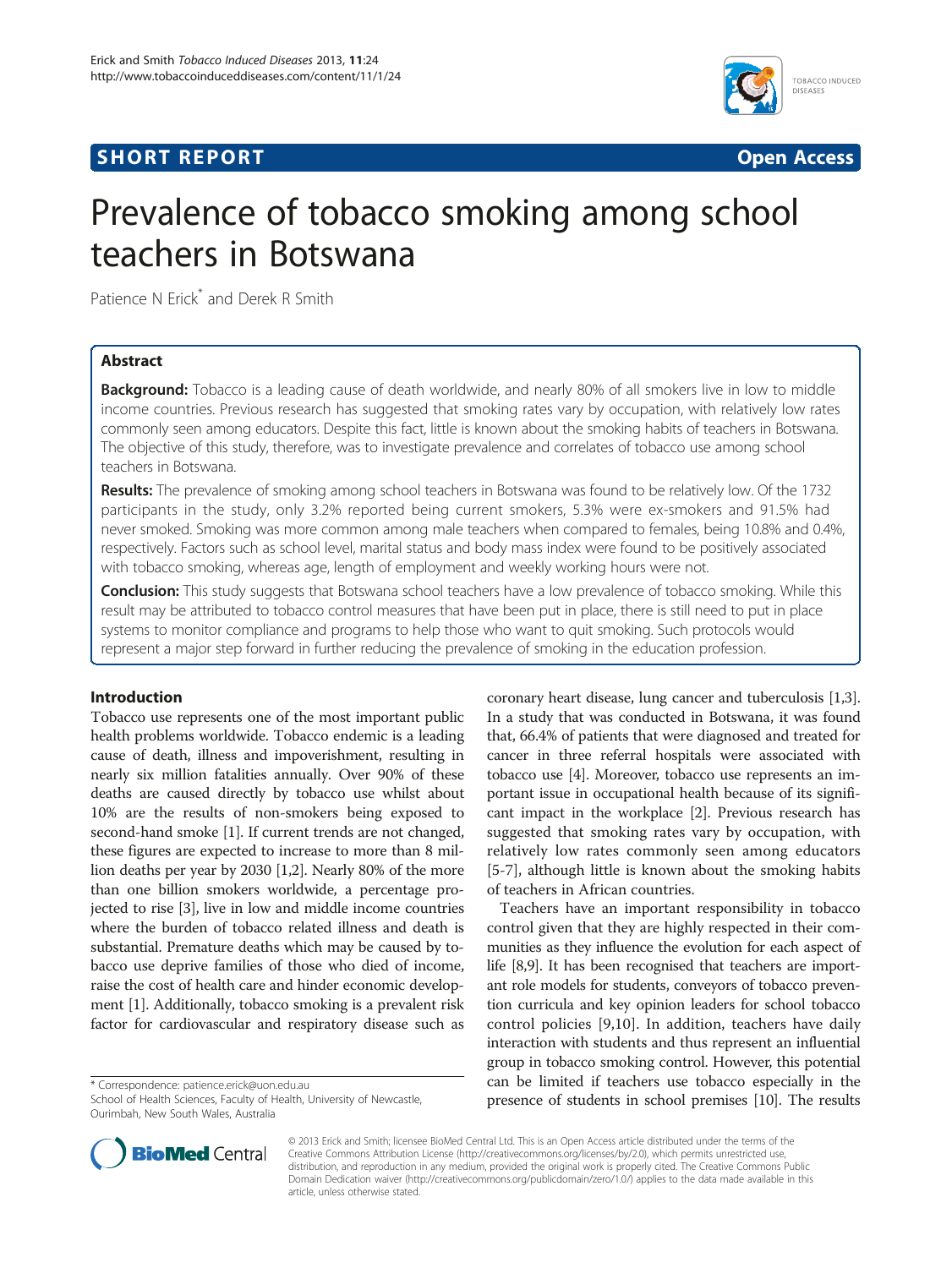of a study carried out in Nairobi, Kenya to determine the prevalence and risk factors of smoking among secondary school students indicated that, smoking among students started very early in their life due to the smoking habits of their parents at home and teachers at school [\[11\]](#page-3-0). Similar results were found in the study conducted to assess the influence of smoking and tombak (local smokeless tobacco) dipping by parents, teachers and friends on cigarette smoking and tombak dipping by school going Sudanese adolescents [\[12\]](#page-3-0).

Despite the important role of teachers on tobacco smoking control, few studies have been conducted to investigate tobacco smoking behaviours of school teachers. As far as the authors of this study could ascertain, no study on tobacco smoking has been conducted among teachers in Botswana. The aim of this study was, therefore, to investigate and report on the prevalence of tobacco smoking among teachers in Botswana.

## Methods

As part of a larger descriptive cross sectional study of occupational health issues, 3 100 school teachers in Botswana were surveyed. The study was approved by the University of Newcastle Human Research Ethics Committee and Botswana Ministry of Education and Skills Development. From seven education regions, 107 primary and 57secondary schools were randomly selected. All school teachers in those schools were invited to take part in the study. Permission to conduct the research in the selected schools was sought from school heads. Informed consent of teachers was implied by completing and returning the questionnaire. Data was collected from August to December 2012 by means of an anonymous, self-reporting questionnaire. Tobacco smoking variables were constructed to estimate cigarette smoking prevalence, and proportions of ex-smokers and those who have never smoked. Data was also collected on the number of cigarettes smoked daily and number of years since quitting to smoke. SPSS 20.0 was used to analyse the collected data. Pearson's chi-square tests were used to determine statistical associations with smoking.

# Results

An overall response rate of 56.3% was obtained in this study. Out of the total respondents 1260 (72.7%) were females, 832 (66.0%) of which were primary school teachers with mean age of  $39.34 \pm 9.02$  years and working experience of  $13.36 \pm 8.82$  years. The results of this study show that 3.2% of school teachers in Botswana reported that they were current smokers, while 5.3% were ex-smokers and 91.5% have never smoked. The results of the current study, as indicated in Table 1, reveal that gender was significantly associated with smoking among school teachers. The prevalence of smoking

|             | Table 1 Prevalence of tobacco smoking among teachers |  |  |
|-------------|------------------------------------------------------|--|--|
| in Botswana |                                                      |  |  |

|                                | Current<br>smoker | Ex-smoker | <b>Never</b><br>smoked | p-value |
|--------------------------------|-------------------|-----------|------------------------|---------|
|                                | n (%)             | n (%)     | n (%)                  |         |
| Total                          | 56 (3.2)          | 91(5.3)   | 1585 (91.5)            |         |
| Gender                         |                   |           |                        | < 0.001 |
| Male                           | 51 (10.8)         | 64 (13.6) | 357 (74.6)             |         |
| Female                         | 5(0.4)            | 27(2.1)   | 1228 (97.5)            |         |
| Age range (years)              |                   |           |                        | 0.172   |
| $\leq 30$                      | 19(5.3)           | 19(5.3)   | 319 (89.4)             |         |
| $31 - 40$                      | 22(3.4)           | 35(5.4)   | 591 (91.2)             |         |
| 41-50                          | 12(2.3)           | 28(5.3)   | 485 (92.4)             |         |
| >50                            | 2(3.2)            | 7(4.3)    | 154 (94.5)             |         |
| <b>School level</b>            |                   |           |                        | 0.002   |
| Primary school                 | 26(2.6)           | 40 (4.0)  | 937 (93.4)             |         |
| Junior secondary               | 27(4.8)           | 36(6.4)   | 493 (88.7)             |         |
| Senior secondary               | 3(1.8)            | 15(8.8)   | 152 (89.4)             |         |
| <b>Marital status</b>          |                   |           |                        | 0.001   |
| Single                         | 42 (4.6)          | 49 (5.3)  | 827 (90.1)             |         |
| Married                        | 8(1.1)            | 39(5.5)   | 666 (93.4)             |         |
| Separated/divorced/<br>widowed | 6(5.9)            | 3(3.0)    | 92 (91.1)              |         |

among female teachers (0.4%) was substantial lower than of their male counterpart (10.8%), p < 0.001. Marital status was significantly associated with tobacco smoking  $(p = 0.001)$ . School level has also been positively associated with tobacco smoking among teachers. Majority of smokers were 30 years or less. Age and length of employment were not significantly associated with tobacco smoking.

## **Discussion**

About 3.2% of teachers in this study reported that they were smokers. This prevalence is relatively lower compared to results of other studies that have been carried out around the world. Supporting this are the results of studies from Kingdom of Bahrain and Kenya in which prevalence of smoking among Bahraini and Kenyan teachers were 7% for each [[13](#page-3-0),[14](#page-3-0)]. As shown on Table [2](#page-2-0), quite similar findings were found in studies conducted among Malay and Yemen teachers where 7.8% and 8% prevalence were reported, respectively [\[9\]](#page-3-0). Similarly high prevalence of tobacco smoking has been reported among school teachers around the world. A study of school teachers in India, for example, found that 14.5% of primary school teachers where smokers [[15](#page-3-0)] while in Bangladesh prevalence of tobacco smoking among secondary school teachers was 17% [[16](#page-3-0)] and 17.8% in Sousse, Tunisia [\[17](#page-3-0)]. Furthermore, another study of Malay secondary school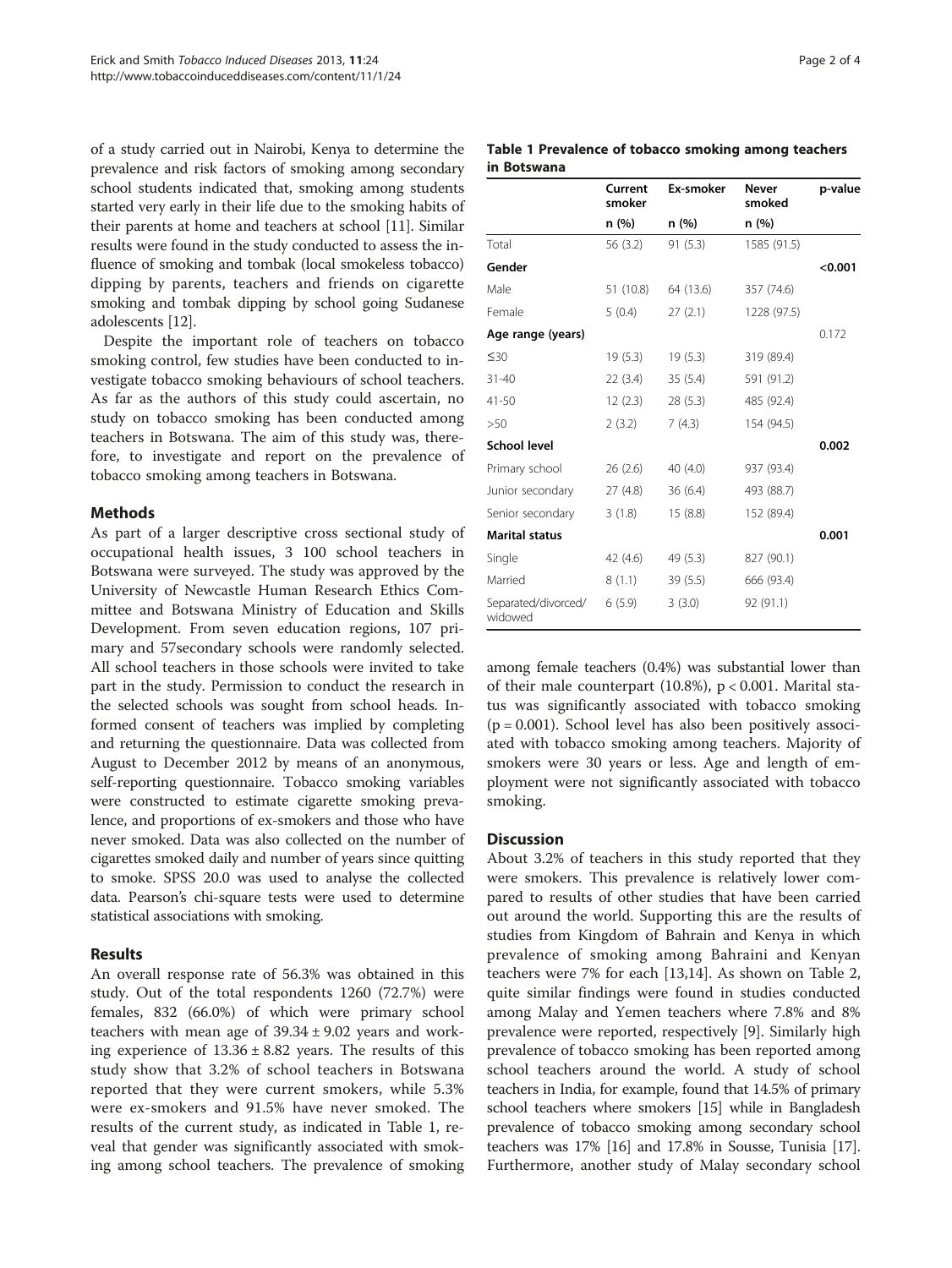| Country    | Participants                                              | Number of<br>participants | Response<br>rate $(\%)^a$ | <b>Smokers</b><br>(%) | Ex-smokers<br>(%) | Never smoked<br>(%) | Year <sup>b</sup> | <b>Authors</b>                 |
|------------|-----------------------------------------------------------|---------------------------|---------------------------|-----------------------|-------------------|---------------------|-------------------|--------------------------------|
| India      | Primary school teachers                                   |                           | $400*$                    | 14.5                  |                   |                     | 2013              | Savadi et al. [15]             |
| Malaysia   | Secondary school teachers                                 |                           | 495*                      | 7.8                   |                   |                     | 2012              | Al-Naggar et al. [9]           |
| Tunisia    |                                                           | 800                       | 92.4                      | 17.8                  |                   |                     | 2011              | Harrabi et al. [17]            |
| Bangladesh | Secondary school teachers                                 |                           | $559*$                    | 17                    |                   |                     | 2011              | Rahman et al. [16]             |
| Turkey     | Primary school teachers                                   |                           | $468*$                    | 58.1                  | 36.1              | 5.8                 | 2008              | Unsal et al. [21]              |
| Tunisia    | Primary and secondary school<br>teachers                  | 402                       | 89.1                      | 29.3                  |                   |                     | 2006              | Abdelaziz et al. [19]          |
| Yemen      | Secondary school teachers                                 |                           | $317*$                    | 8                     |                   |                     | 2006              | Bin Ghouth et al. [8]          |
| Kenya      | Primary school teachers                                   | 910                       | 87.9                      | 7                     | 8.4               | 84.6                | 2001              | Kwamanga et al. [11]           |
| Malaysia   | Secondary school teachers                                 | 180                       | $180*$                    | 40.6                  |                   |                     | 2001              | Naing & Ahmad [23]             |
| Japan      | Kindergarten, elementary and<br>secondary school teachers | 16000                     | 87.5                      | 44.7 Male             |                   |                     | 2000              | Ohida et al. [26]              |
|            |                                                           |                           |                           | 3.1 Female            |                   |                     |                   |                                |
| Spain      | Primary and secondary school<br>teachers                  | 8000                      | 38.1                      | 29.7                  |                   |                     | 2000              | Barrueco et al. [20]           |
| Syria      | Primary and secondary school<br>teachers                  |                           | 90                        | 52.1 Male             |                   |                     | 2000              | Maziak et al. [22]             |
|            |                                                           |                           |                           | 12.3 Female           |                   |                     |                   |                                |
| Malaysia   | Secondary school teachers                                 | 5112                      | 63                        | 20                    |                   |                     | 1994              | Bin Yaacob & Bin<br>Harum [18] |
| Bahrain    | Primary and secondary school<br>teachers                  | 1284                      | 89                        | 7                     | 3.1               | 89.9                |                   | Alnasir [14]                   |

<span id="page-2-0"></span>Table 2 Prevalence of smoking among school teachers reported from international studies

<sup>a</sup>Response rate of the study (\*Total number of respondents listed as the response rate was not provided), <sup>b</sup>Publication year.

teachers in Kelantan found that 20% are smokers [\[18](#page-3-0)]. A much higher prevalence was reported in a study from Tunisian Sahel which found that 29.3% of school teachers smoked [\[19\]](#page-3-0) and 29.7% of primary and secondary Spanish teachers were smokers [\[20\]](#page-3-0). The highest smoking prevalence (58.1%) has been reported by Turkish primary teachers. In the same study, 36.1% teachers reported that they were ex-smokers whilst 5.8% had never smoked [[21](#page-3-0)]. A similar smoking prevalence (52.1%) was reported among Syrian male primary and secondary school teachers [[22](#page-3-0)], whilst in Malaysia, 40.6% secondary school teachers were smokers [\[23\]](#page-3-0).

The low smoking prevalence among Botswana teachers can be, perhaps, attributed to a general non acceptance of smoking in the country, generally. The prevalence of any tobacco smoking and cigarette smoking in Botswana as of 2011 was 17% and 13% respectively [[24](#page-3-0)]. Low prevalence of smoking in Botswana could also be attributed to tobacco control measures that have been put in place in the country. The Government of Botswana long recognised and accepted the need to sensitize its population to the harmful effects of tobacco. Botswana is one of the first African countries to become signatories to the Framework Convention on Tobacco Control (FCTC). Botswana signed FCTC in June 2003 and ratified in 2005. Prior to this development, Botswana had enacted her first tobacco control legislation, the Control of Smoking Act

(CSA) in 1992. The main focus of the act is on controlling Environmental Tobacco Smoke in enclosed public and workplace, educational institutions and hospitals as well as to ban tobacco advertising. To date, the country has by far successfully implemented several key aspects of the FCTC guidelines such as smoke free places, a ban on advertising and promotion of tobacco products, and sale to minors. However, the are no systems in place to check compliance [[25\]](#page-3-0).

The results of this study demonstrated that male teachers had a significantly higher prevalence of tobacco smoking than their female colleagues (10.8% vs 0.4%, p < 0.001). Similar results have been found in other studies conducted in Japan where, only 3.1% and 44.7% of female and male teachers respectively, were smokers [[26\]](#page-3-0), and in Syria where 12.3% of female and 52.1% male teachers were smokers [[22\]](#page-3-0). In addition, 94% of smoking teachers in Bahrain were male teachers [\[14\]](#page-3-0). Comparably, other studies have also reported that smoking was higher among male than female teachers [\[9](#page-3-0),[16,27](#page-3-0)]. Interestingly, the results of studies conducted among primary school teachers in Belgaum City, India [[15](#page-3-0)] and secondary school teachers in Yemen [\[8](#page-3-0)], indicated that female teachers in these studies did not smoke. Low prevalence of smoking among female teachers could be because traditionally it is a taboo for women to smoke. It has been suggested that there are few female smokers than males